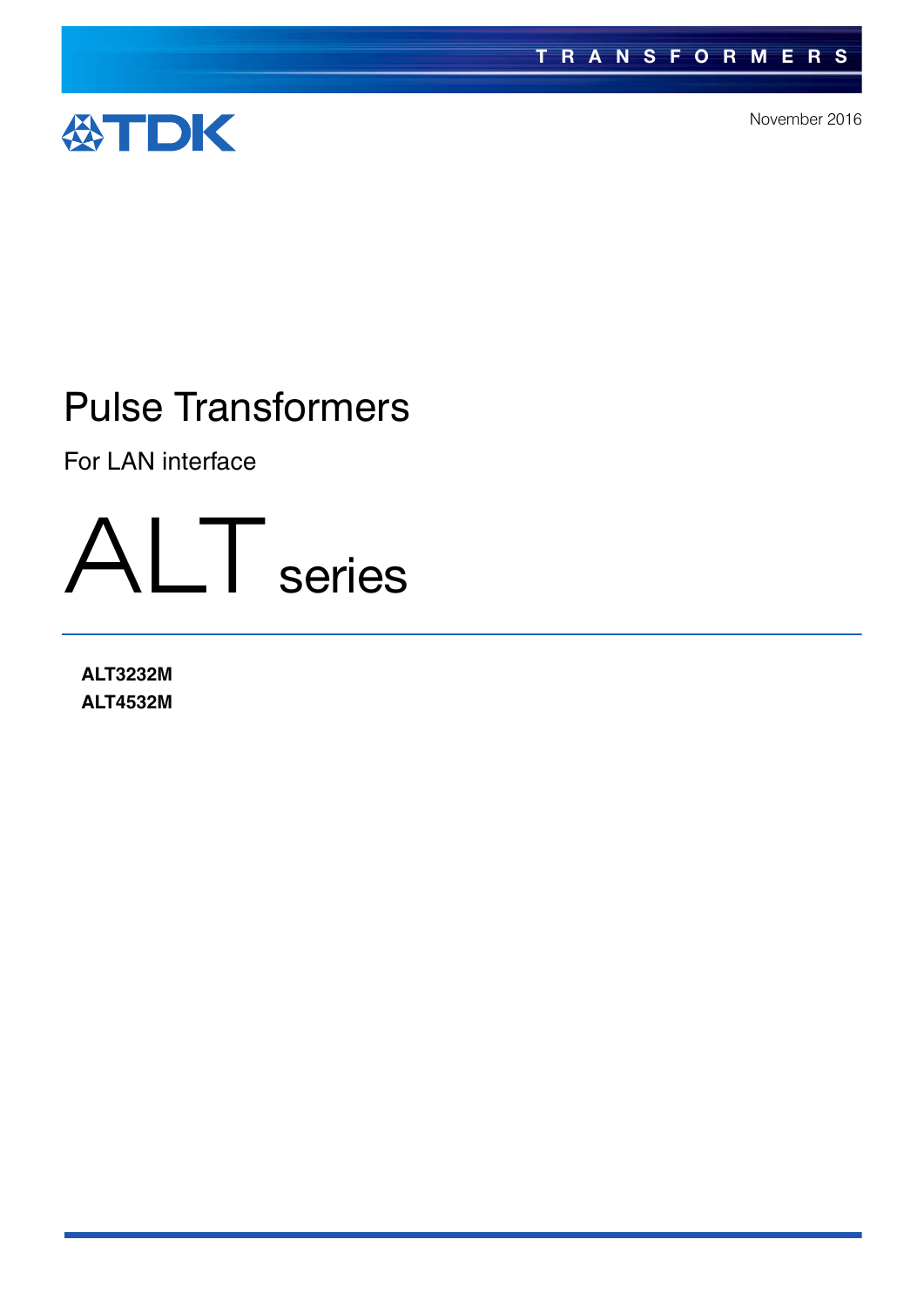### **REMINDERS FOR USING THESE PRODUCTS**

Before using these products, be sure to request the delivery specifications.

## **SAFETY REMINDERS**

Please pay sufficient attention to the warnings for safe designing when using these products.

|                                                                                                                                                                                                                                                                                                                                                                                                                                                                                                                                                                                                                                                                                                                                                                                                                                                                     | <b>REMINDERS</b>                                                                                                                                                                                                                                                                               |
|---------------------------------------------------------------------------------------------------------------------------------------------------------------------------------------------------------------------------------------------------------------------------------------------------------------------------------------------------------------------------------------------------------------------------------------------------------------------------------------------------------------------------------------------------------------------------------------------------------------------------------------------------------------------------------------------------------------------------------------------------------------------------------------------------------------------------------------------------------------------|------------------------------------------------------------------------------------------------------------------------------------------------------------------------------------------------------------------------------------------------------------------------------------------------|
| $\circ$ The storage period is less than 12 months. Be sure to follow the storage conditions (Temperature: 5 to 40°C, Humidity: 10 to 75% RH<br>or less).<br>If the storage period elapses, the soldering of the terminal electrodes may deteriorate.                                                                                                                                                                                                                                                                                                                                                                                                                                                                                                                                                                                                                |                                                                                                                                                                                                                                                                                                |
| $\bigcirc$ Do not use or store in locations where there are conditions such as gas corrosion (salt, acid, alkali, etc.).                                                                                                                                                                                                                                                                                                                                                                                                                                                                                                                                                                                                                                                                                                                                            |                                                                                                                                                                                                                                                                                                |
| ◯ Before soldering, be sure to preheat components.<br>The preheating temperature should be set so that the temperature difference between the solder temperature and chip temperature<br>does not exceed 150°C.                                                                                                                                                                                                                                                                                                                                                                                                                                                                                                                                                                                                                                                     |                                                                                                                                                                                                                                                                                                |
| $\bigcirc$ Soldering corrections after mounting should be within the range of the conditions determined in the specifications.<br>If overheated, a short circuit, performance deterioration, or lifespan shortening may occur.                                                                                                                                                                                                                                                                                                                                                                                                                                                                                                                                                                                                                                      |                                                                                                                                                                                                                                                                                                |
| $\bigcirc$ When embedding a printed circuit board where a chip is mounted to a set, be sure that residual stress is not given to the chip due to<br>the overall distortion of the printed circuit board and partial distortion such as at screw tightening portions.                                                                                                                                                                                                                                                                                                                                                                                                                                                                                                                                                                                                |                                                                                                                                                                                                                                                                                                |
| ○ Self heating (temperature increase) occurs when the power is turned ON, so the tolerance should be sufficient for the set thermal<br>design.                                                                                                                                                                                                                                                                                                                                                                                                                                                                                                                                                                                                                                                                                                                      |                                                                                                                                                                                                                                                                                                |
| $\bigcirc$ Carefully lay out the coil for the circuit board design of the non-magnetic shield type.<br>A malfunction may occur due to magnetic interference.                                                                                                                                                                                                                                                                                                                                                                                                                                                                                                                                                                                                                                                                                                        |                                                                                                                                                                                                                                                                                                |
| $\bigcirc$ Use a wrist band to discharge static electricity in your body through the grounding wire.                                                                                                                                                                                                                                                                                                                                                                                                                                                                                                                                                                                                                                                                                                                                                                |                                                                                                                                                                                                                                                                                                |
| $\bigcirc$ Do not expose the products to magnets or magnetic fields.                                                                                                                                                                                                                                                                                                                                                                                                                                                                                                                                                                                                                                                                                                                                                                                                |                                                                                                                                                                                                                                                                                                |
| $\bigcirc$ Do not use for a purpose outside of the contents regulated in the delivery specifications.                                                                                                                                                                                                                                                                                                                                                                                                                                                                                                                                                                                                                                                                                                                                                               |                                                                                                                                                                                                                                                                                                |
| $\circlearrowright$ The products listed on this catalog are intended for use in general electronic equipment (AV equipment, telecommunications<br>equipment, home appliances, amusement equipment, computer equipment, personal equipment, office equipment, measurement<br>equipment, industrial robots) under a normal operation and use condition.<br>The products are not designed or warranted to meet the requirements of the applications listed below, whose performance and/or<br>quality require a more stringent level of safety or reliability, or whose failure, malfunction or trouble could cause serious damage to<br>society, person or property.<br>If you intend to use the products in the applications listed below or if you have special requirements exceeding the range or conditions<br>set forth in the each catalog, please contact us. |                                                                                                                                                                                                                                                                                                |
| (1) Aerospace/Aviation equipment<br>(2) Transportation equipment (cars, electric trains, ships, etc.)<br>(3) Medical equipment<br>(4) Power-generation control equipment<br>(5) Atomic energy-related equipment<br>(6) Seabed equipment<br>(7) Transportation control equipment                                                                                                                                                                                                                                                                                                                                                                                                                                                                                                                                                                                     | (8) Public information-processing equipment<br>(9) Military equipment<br>(10) Electric heating apparatus, burning equipment<br>(11) Disaster prevention/crime prevention equipment<br>(12) Safety equipment<br>(13) Other applications that are not considered general-purpose<br>applications |
| When designing your equipment even for general-purpose applications, you are kindly requested to take into consideration securing<br>protection circuit/device or providing backup circuits in your equipment.                                                                                                                                                                                                                                                                                                                                                                                                                                                                                                                                                                                                                                                      |                                                                                                                                                                                                                                                                                                |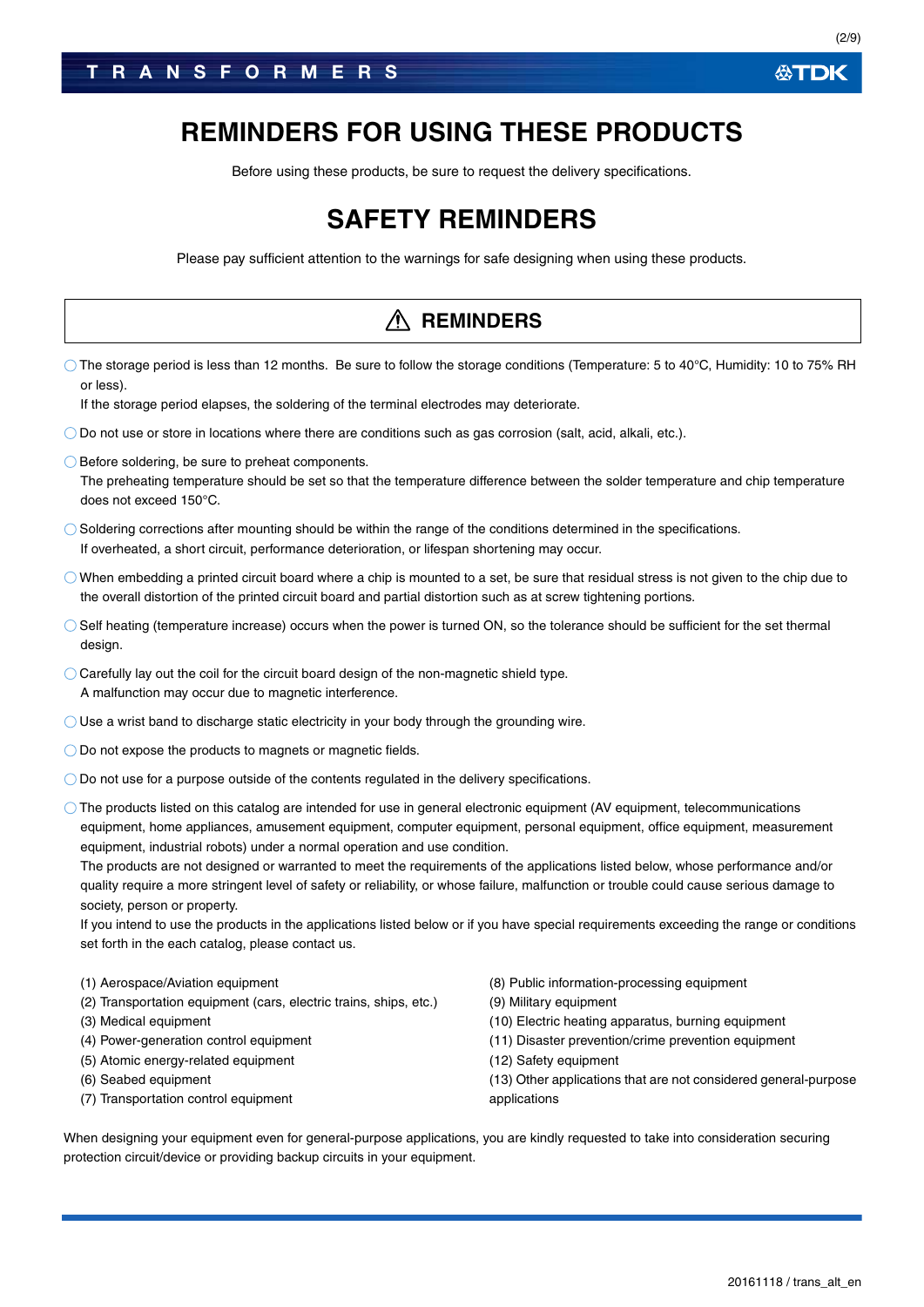### **TRANSFORMERS**

### **Pulse Transformers**

#### **For LAN interface**

**Product compatible with RoHS directive Halogen-free Compatible with lead-free solders**

# **Overview of the ALT Series**

#### **FEATURES**

O The ALT Series contains wound chip type pulse transformers developed for LANs.

- Compatible with 10BASE-T, 100BASE-TX, and 1000BASE-T.
- $\bigcirc$  High-quality product that uses auto winding.
- Conforms to the RoHS Directive.

#### **APPLICATION**

LAN interfaces of various devices including network devices, communication equipment, digital consumer electronics, etc.

#### **PART NUMBER CONSTRUCTION**



#### **OPERATING TEMPERATURE RANGE, PACKAGE QUANTITY, PRODUCT WEIGHT**

|                                          |                | Temperature range               | Package quantity | <b>Individual weight</b> |
|------------------------------------------|----------------|---------------------------------|------------------|--------------------------|
| <b>Operating</b><br>Type<br>temperature* |                | <b>Storage</b><br>temperature** |                  |                          |
|                                          | (°C)           | (°C)                            | (pieces/reel)    | (mg)                     |
| <b>ALT3232M</b>                          | $-40$ to $+85$ | $-40$ to $+85$                  | 2.000            | 120                      |
| ALT4532M-201                             | $-40$ to $+85$ | $-40$ to $+85$                  | 2.000            | 160                      |
| ALT4532M-171                             | $-40$ to $+85$ | $-40$ to $+85$                  | 2,000            | 110                      |

Operating temperature range includes self-temperature rise.

\*\* The Storage temperature range is for after the circuit board is mounted.

RoHS Directive Compliant Product: See the following for more details.https://product.tdk.com/info/en/environment/rohs/index.html

Halogen-free: Indicates that Cl content is less than 900ppm, Br content is less than 900ppm, and that the total Cl and Br content is less than 1500ppm.

∰TDK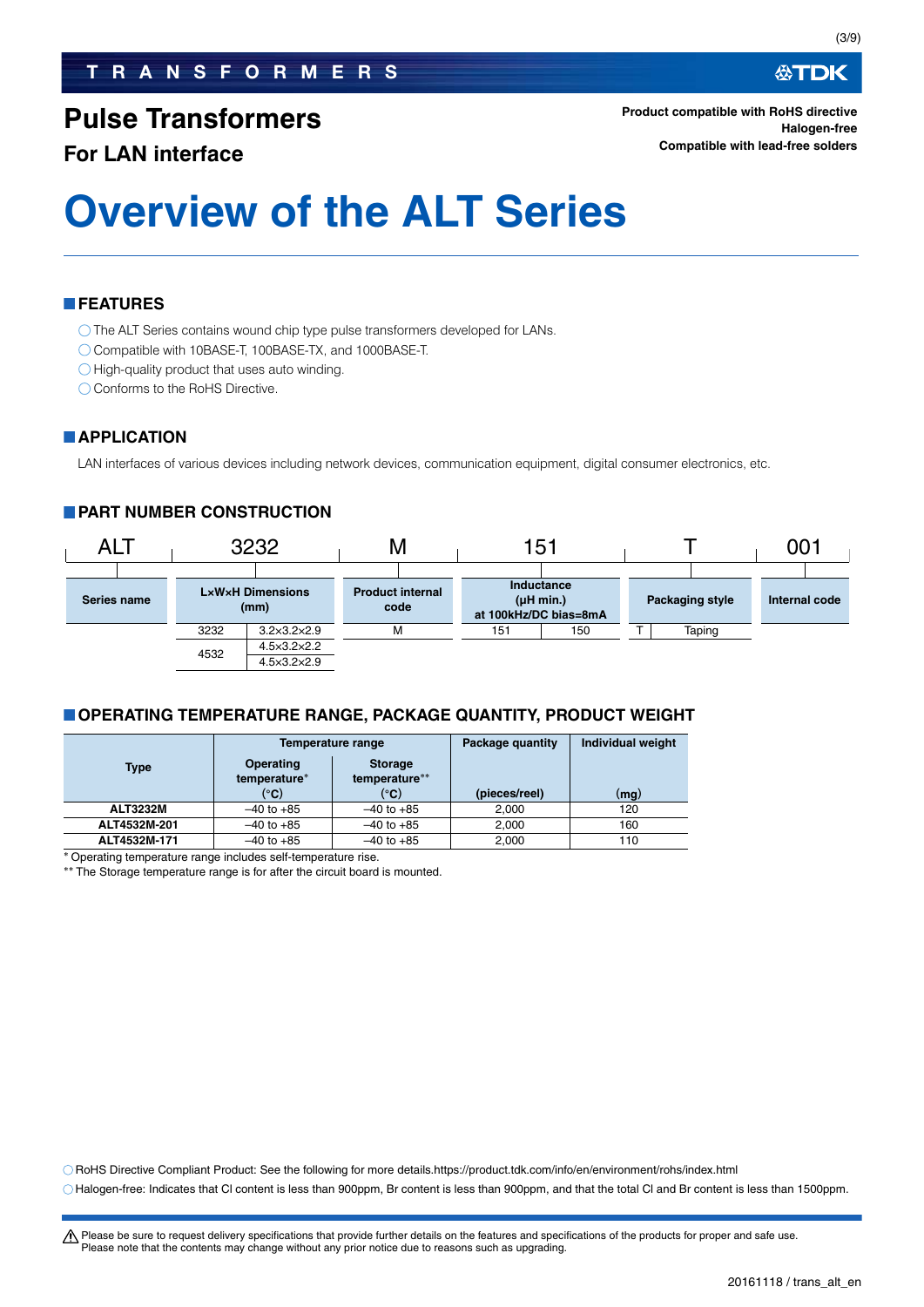## **Overview of the ALT Series**

#### **RECOMMENDED REFLOW PROFILE**



**Preheating Soldering Peak Temp. Time Temp. Time Temp. Time T1 T2 t1 T3 t2 T4 t3**  $150^{\circ}\text{C}$   $180^{\circ}\text{C}$  60 to 120s 230°C 10 to 30s 245°C 5s max.

**公TDK** 

(4/9)

Please be sure to request delivery specifications that provide further details on the features and specifications of the products for proper and safe use.<br>Please note that the contents may change without any prior notice d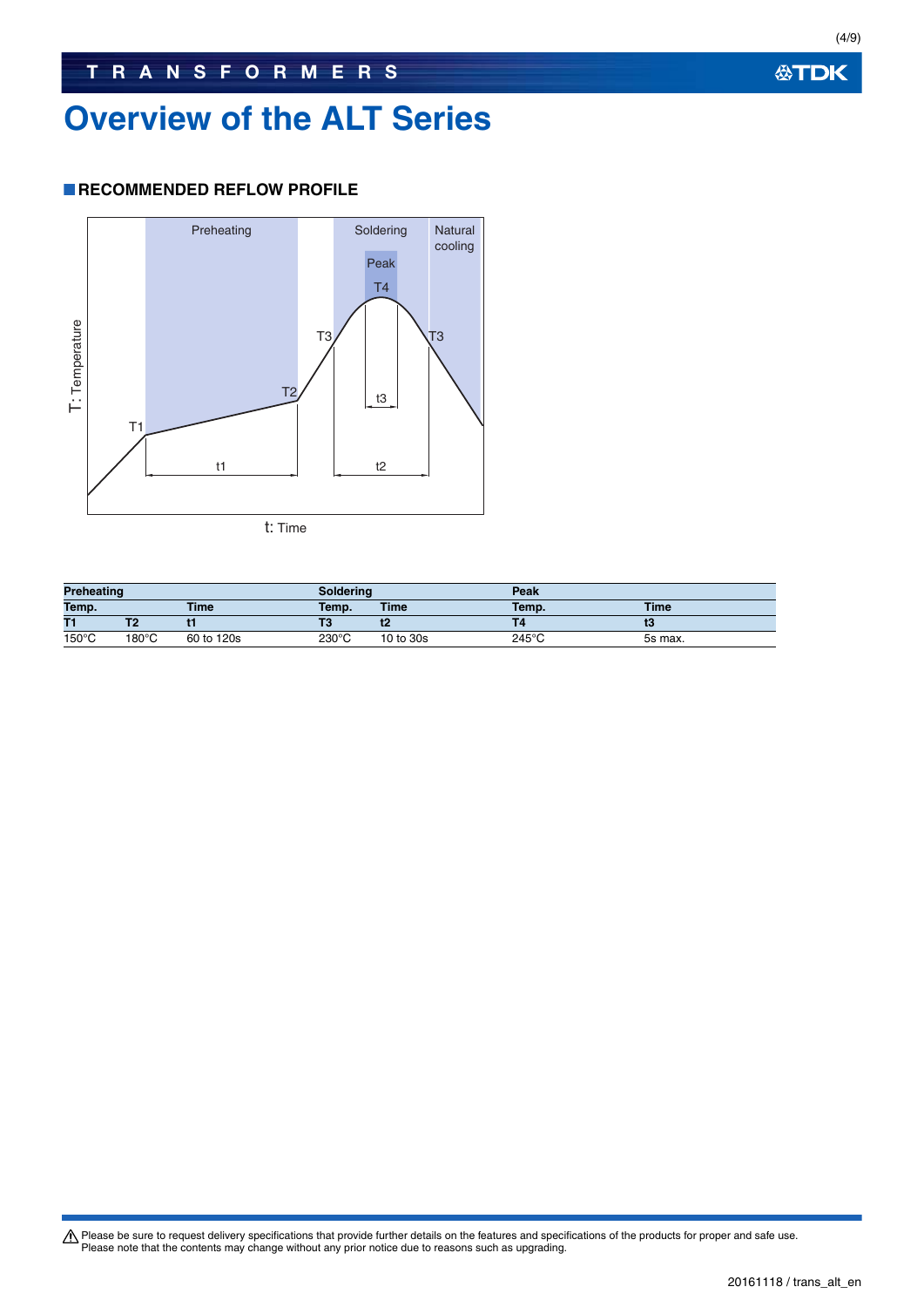## ALT series



#### **SHAPE & DIMENSIONS**





Dimensions in mm

#### **RECOMMENDED LAND PATTERN CIRCUIT DIAGRAM**



Dimensions in mm



(5/9)

Please be sure to request delivery specifications that provide further details on the features and specifications of the products for proper and safe use.<br>Please note that the contents may change without any prior notice d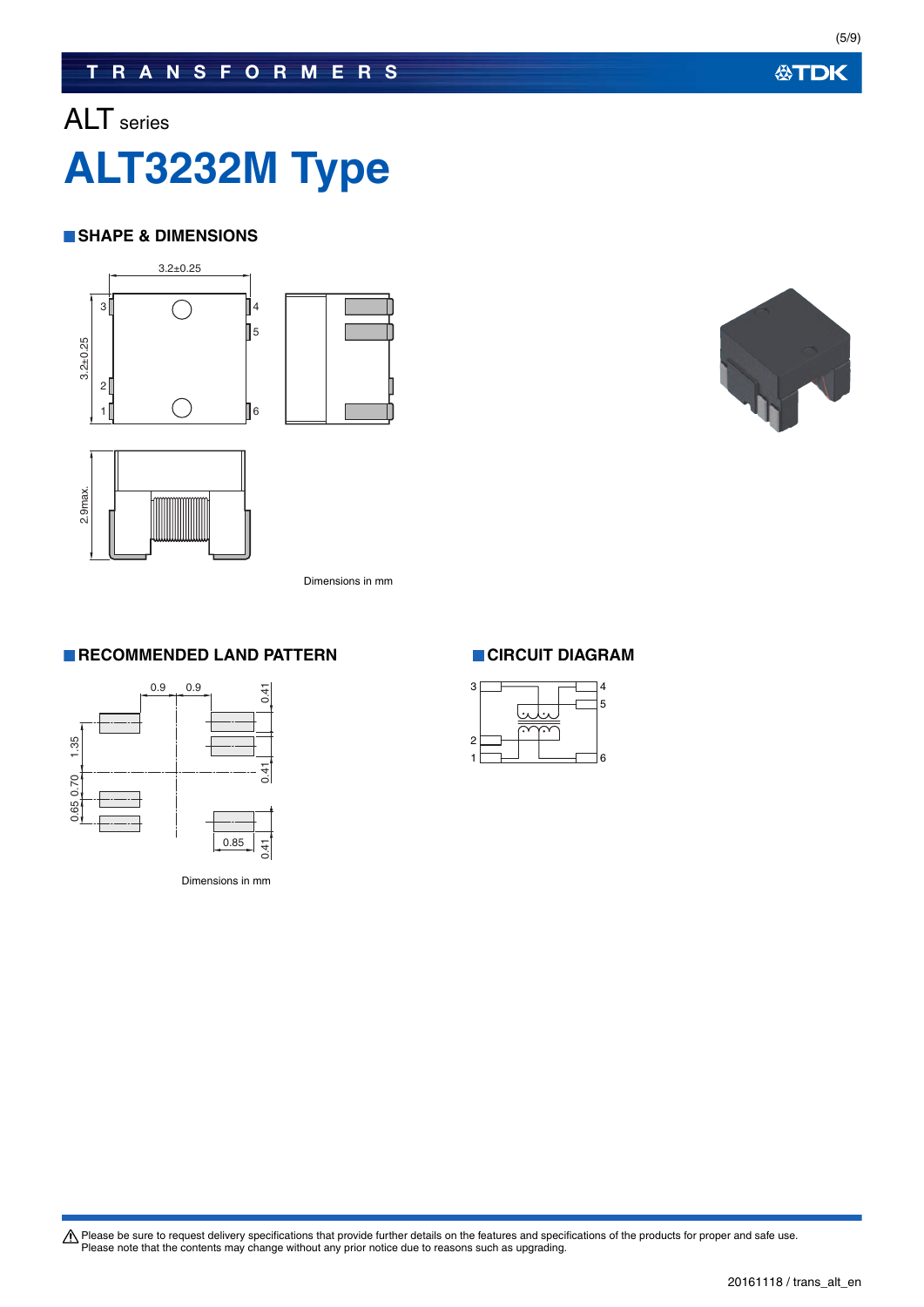### **TRANSFORMERS**

## ALT series **ALT3232M Type**

#### **ELECTRICAL CHARACTERISTICS**

#### **CHARACTERISTICS SPECIFICATION TABLE**

| <b>Turns ratio</b>                    | Inductance<br>[DC bias 8mA, 100kHz] | <b>Insertion loss</b><br>$[0.1$ to 100MHz] | Inter-winding stray capacitance<br>[100kHz] | Part No.          |
|---------------------------------------|-------------------------------------|--------------------------------------------|---------------------------------------------|-------------------|
| $(1)$ $(6)$ $(2)$ ; $(5)$ $(3)$ $(4)$ | $(1) - (2)$<br>$(5)-(4)$            | $(1)(2) - (5)(4)$                          |                                             |                   |
|                                       | (µH)min.                            | $(d)$ max.                                 | $(pF)$ max.                                 |                   |
| 1CT:1CT                               | 150                                 | 2.5                                        | 25                                          | ALT3232M-151-T001 |

#### ○ Measurement equipment

| Measurement item                | Product No. | Manufacturer          |
|---------------------------------|-------------|-----------------------|
| Inductance                      | 4284A       | Keysight Technologies |
| Insertion loss                  | 8753D       | Keysight Technologies |
| Inter-winding stray capacitance | 4284A       | Keysight Technologies |

\* Equivalent measurement equipment may be used.

#### **INSERTION LOSS VS. FREQUENCY CHARACTERISTICS**



\* Equivalent measurement equipment may be used.

Please be sure to request delivery specifications that provide further details on the features and specifications of the products for proper and safe use.<br>Please note that the contents may change without any prior notice d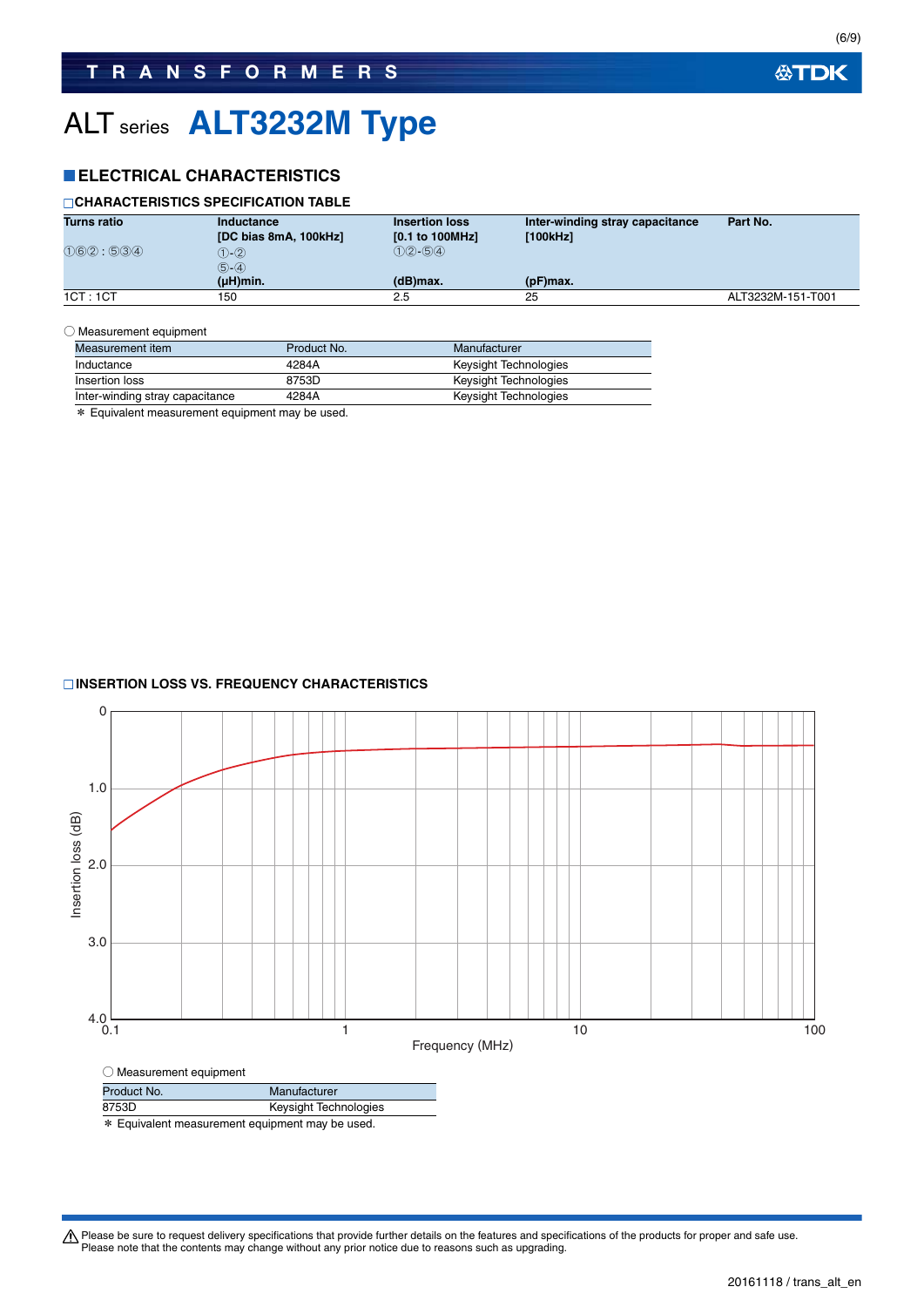## ALT series

# **ALT4532M Type**

#### **SHAPE & DIMENSIONS**





Dimensions in mm 2.9max.

2.2max.

\* Refer to 8 pages of CHARACTERISTICS SPECIFICATION TABLE.

#### **RECOMMENDED LAND PATTERN CIRCUIT DIAGRAM**





Please be sure to request delivery specifications that provide further details on the features and specifications of the products for proper and safe use.<br>Please note that the contents may change without any prior notice d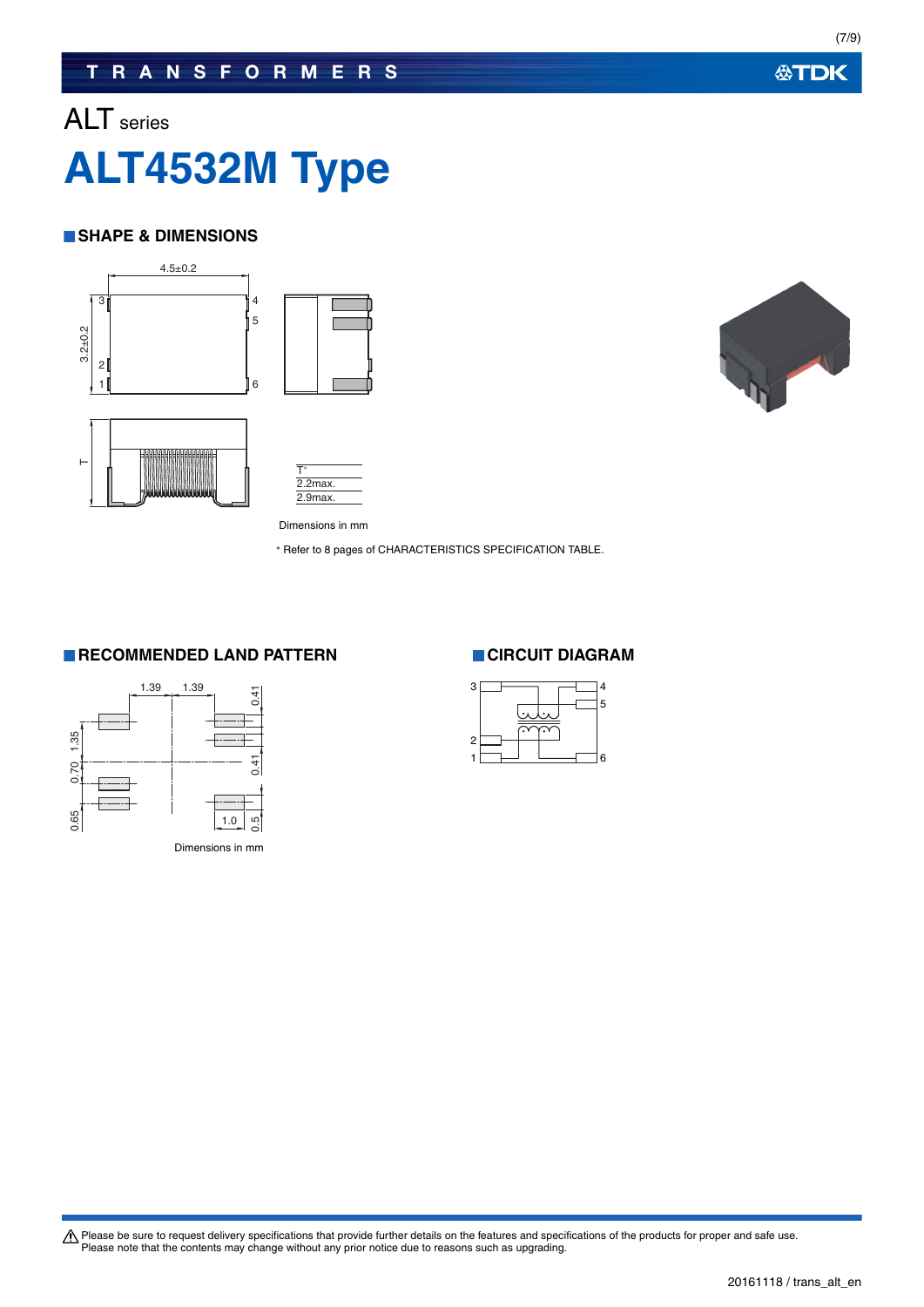## ALT series **ALT4532M Type**

#### **ELECTRICAL CHARACTERISTICS**

#### **CHARACTERISTICS SPECIFICATION TABLE**

| <b>Turns ratio</b> | Inductance<br><b>Insertion loss</b><br>[DC bias 8mA, 100kHz]<br>$[0.1$ to 100MHz] |                   | Inter-winding stray capacitance<br>[100kHz] | <b>Thickness T</b> | Part No.          |  |
|--------------------|-----------------------------------------------------------------------------------|-------------------|---------------------------------------------|--------------------|-------------------|--|
| (1)6(2) : 5(3)(4)  | $(1) - (2)$<br>$(5)-(4)$                                                          | $(1)(2) - (5)(4)$ |                                             |                    |                   |  |
|                    | $(\mu H)$ min.                                                                    | (dB)max.          | $(pF)$ max.                                 | (mm)max.           |                   |  |
| 1CT:1CT            | 170                                                                               | 2.5               | 35                                          | 2.2                | ALT4532M-171-T001 |  |
| 1CT:1CT            | 200                                                                               | 1.5               | 35                                          | 2.9                | ALT4532M-201-T001 |  |

#### ○ Measurement equipment

| Measurement item                | Product No. | Manufacturer          |
|---------------------------------|-------------|-----------------------|
| Inductance                      | 4284A       | Keysight Technologies |
| Insertion loss                  | 8753D       | Keysight Technologies |
| Inter-winding stray capacitance | 4284A       | Keysight Technologies |

\* Equivalent measurement equipment may be used.

#### **INSERTION LOSS VS. FREQUENCY CHARACTERISTICS**



\* Equivalent measurement equipment may be used.

Please be sure to request delivery specifications that provide further details on the features and specifications of the products for proper and safe use.<br>Please note that the contents may change without any prior notice d